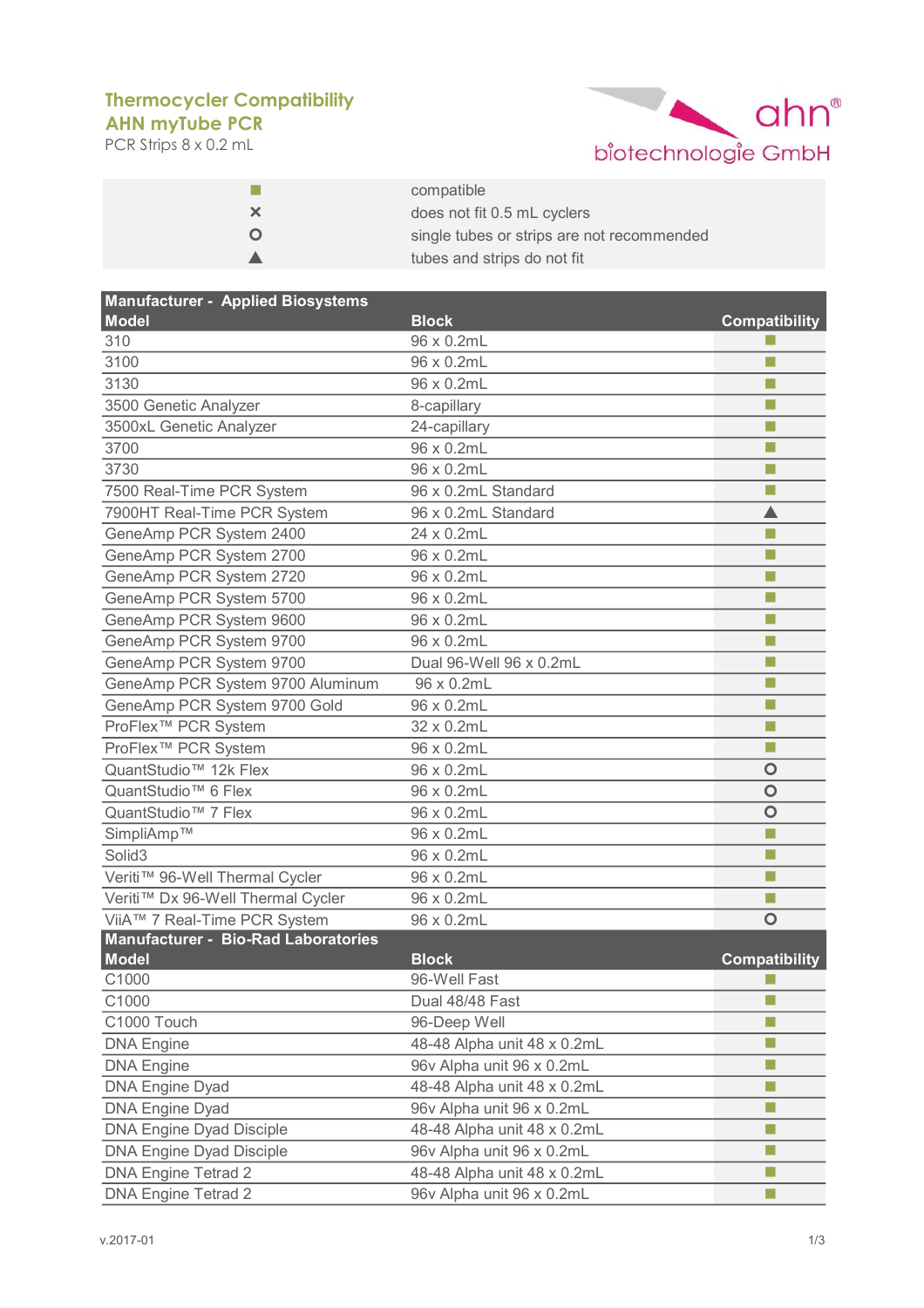## **AHN myTube PCR Thermocycler Compatibility**

PCR Strips 8 x 0.2 mL



| H                                               | compatible<br>does not fit 0.5 mL cyclers<br>single tubes or strips are not recommended |                      |  |
|-------------------------------------------------|-----------------------------------------------------------------------------------------|----------------------|--|
| x                                               |                                                                                         |                      |  |
|                                                 |                                                                                         |                      |  |
|                                                 | tubes and strips do not fit                                                             |                      |  |
|                                                 |                                                                                         |                      |  |
| GeneCycler                                      | 24 x 0.2mL                                                                              | п                    |  |
| iCycler                                         | 48 x 0.2mL                                                                              | п                    |  |
| iCycler                                         | 96 x 0.2mL                                                                              | п                    |  |
| MiniOpticon                                     | 48-12 48 x 0.2mL                                                                        | П                    |  |
| MJ Mini                                         | 48-12 48 x 0.2mL                                                                        | П                    |  |
| MyCycler                                        | 96 x 0.2mL                                                                              | п                    |  |
| MyiQ Real-Time PCR                              | 96 x 0.2mL                                                                              | п                    |  |
| MyiQ2 Real-Time PCR                             | 96 x 0.2mL                                                                              | F.                   |  |
| <b>PTC-100</b>                                  | 96 x 0.2mL                                                                              | П                    |  |
| S1000                                           | 96-Well Fast                                                                            | П                    |  |
| S1000                                           | Dual 48/48 Fast                                                                         | П                    |  |
| T100                                            | 96 x 0.2mL                                                                              | F.                   |  |
| <b>Manufacturer - Eppendorf</b><br><b>Model</b> | <b>Block</b>                                                                            | <b>Compatibility</b> |  |
| Mastercycler                                    | 96 x 0.2mL                                                                              | H                    |  |
| Mastercycler                                    | 96-77 96 x 0.2mL                                                                        | П                    |  |
| Mastercycler ep gradient                        | 96 x 0.2mL                                                                              | п                    |  |
| Mastercycler ep gradient Silver                 | 96 x 0.2mL                                                                              | п                    |  |
| Mastercycler ep realplex                        | 96 x 0.2mL                                                                              | п                    |  |
| Mastercycler ep realplex Silver                 | 96 x 0.2mL                                                                              | п                    |  |
| Mastercycler gradient                           | 96 x 0.2mL                                                                              | п                    |  |
| Mastercycler gradient                           | 96-77 96 x 0.2mL                                                                        | п                    |  |
| Mastercycler nexus                              | 96 x 0.2mL                                                                              | п                    |  |
| Mastercycler nexus eco                          | 96 x 0.2mL                                                                              | П                    |  |
| Mastercycler nexus gradient                     | 96 x 0.2mL                                                                              | п                    |  |
| Mastercycler nexus gradient eco                 | 96 x 0.2mL                                                                              | П                    |  |
| Mastercycler nexus GSX1                         | 96 x 0.2mL                                                                              | F.                   |  |
| Mastercycler nexus GSX1e                        | 96 x 0.2mL                                                                              | п                    |  |
| Mastercycler nexus SX1                          | 96 x 0.2mL                                                                              | F.                   |  |
| Mastercycler nexus SX1e                         | 96 x 0.2mL                                                                              | F.                   |  |
| Mastercycler Personal                           | 25-16 25 x 0.2mL                                                                        | п                    |  |
| Mastercycler pro                                | 96 x 0.2mL                                                                              | П                    |  |
| Mastercycler pro S                              | 96 x 0.2mL                                                                              | П                    |  |
| Thermomixer comfort                             | 96 x 0.2mL                                                                              | П                    |  |
| Manufacturer - MJ Research Inc.                 |                                                                                         |                      |  |
| <b>Model</b>                                    | <b>Block</b>                                                                            | <b>Compatibility</b> |  |
| <b>PTC-100</b>                                  | 96 x 0.2mL                                                                              | F.                   |  |
| <b>PTC-100</b>                                  | 96 x 0.2mL AgV                                                                          | П                    |  |
| PTC-200 DNA Engine                              | 30-48 Alpha unit 48 x 0.2mL                                                             | п                    |  |
| PTC-200 DNA Engine                              | 48-48 Alpha unit 48 x 0.2mL                                                             | п                    |  |
| PTC-200 DNA Engine                              | 96v Alpha unit 96 x 0.2mL                                                               | $\Box$               |  |
| PTC-200 DNA Engine                              | 96v Moto Alpha Unit 96 x 0.2mL                                                          | $\Box$               |  |
| PTC-220 DNA Engine Dyad                         | 30-48 Alpha unit 48 x 0.2mL                                                             | п                    |  |